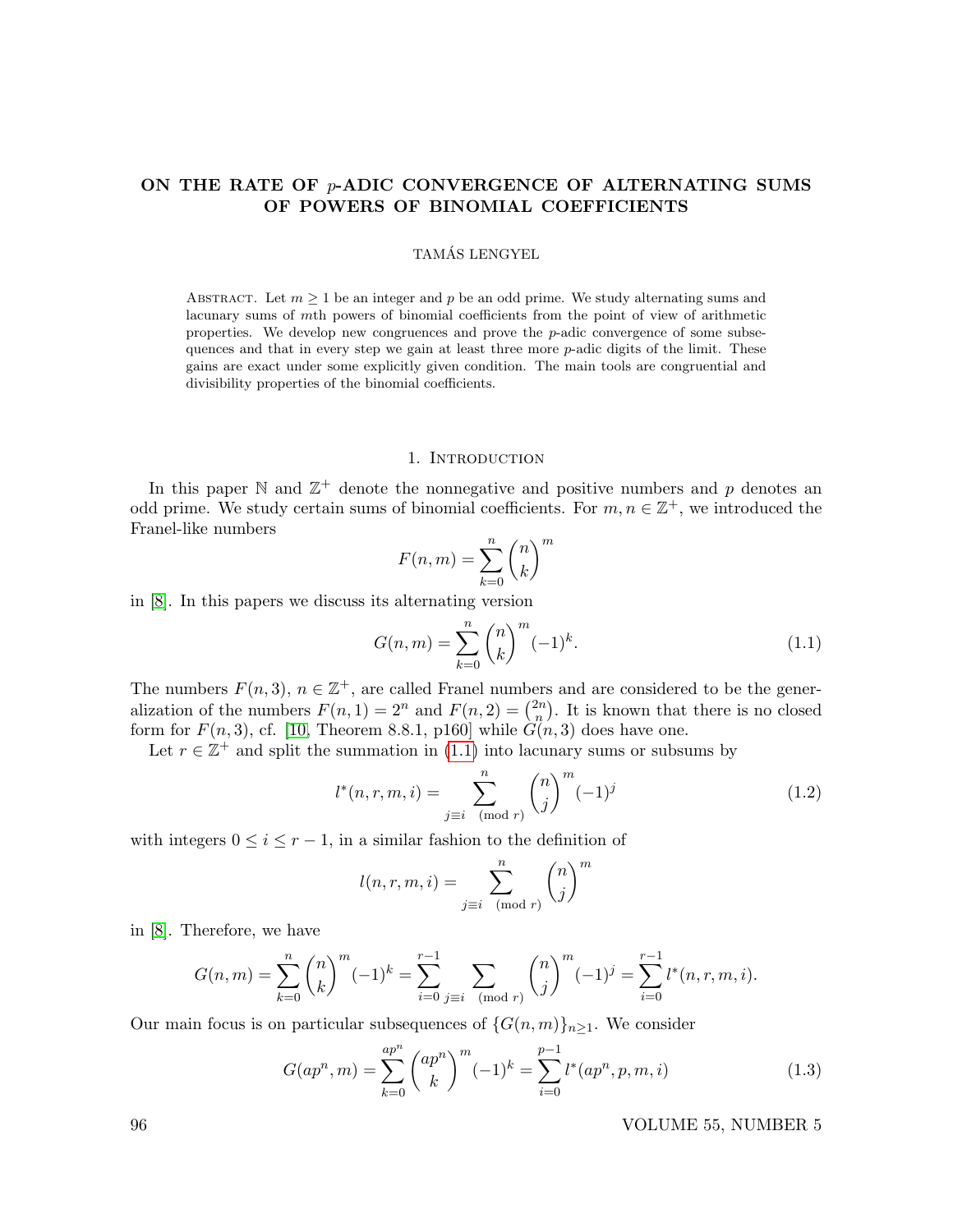#### P-ADIC CONVERGENCE OF SUMS OF POWERS OF BINOMIAL COEFFICIENTS

with  $a \in \mathbb{Z}^+$ .

For an integer n, the p-adic order  $\nu_p(n)$  of n is the highest power of prime p which divides n. We set  $\nu_p(0) = \infty$  and  $\nu_p(m/n) = \nu_p(m) - \nu_p(n)$  if both m and n are integers.

We develop congruences for  $G(ap^n, m)$  via congruences for the lacunary alternating mth power sums of binary coefficients in Theorems [2.6](#page-2-0) and [2.12,](#page-3-0) in order to establish the convergence of  $G(ap^n, m)$  and its rate,  $\nu_p(G(ap^n, m) - G(ap^{n-1}, m)$ , as  $n \to \infty$ .

In Section [2](#page-1-0) we present the main results. Section [3](#page-4-0) is devoted to preparation for the proofs that are included in Section [4.](#page-5-0) Our main results are Theorems [2.6](#page-2-0) and [2.12.](#page-3-0) Further results are presented in Theorems [2.2](#page-1-1) and [2.8.](#page-3-1)

# 2. Main results

<span id="page-1-0"></span>In [\[6\]](#page-8-2) and [\[11\]](#page-8-3) we studied the non-alternating lacunary sums of binomial coefficients and derived

<span id="page-1-2"></span>**Theorem 2.1** (Theorem 2, [\[6\]](#page-8-2)). For any odd prime p and  $q \in \mathbb{Z}^+$ , and  $i, 0 \le i \le p^q - 1$ , we have that  $\nu_p(l(n, p^q, 1, i)) = \nu_p\left(\binom{n}{i}\right)$ .

In its proof, we also derived a congruence for  $l(ap^n + s, p, 1, i)$ , for any odd prime  $p, 1 \le i \le j$  $p-1$ , integer  $s, 0 \le s \le i-1$ , and  $a \in \mathbb{Z}^+$ :

<span id="page-1-3"></span>
$$
l(ap^n + s, p, 1, i) \equiv -a2^{a-1}s!(i!(p+s-i)!)^{p-2}p^n \pmod{p^{n+1}}.
$$
 (2.1)

The proof uses Theorem [3.5](#page-5-1) by Anton, Stickelberger, and Hensel (see identity (2) in [\[5\]](#page-8-4)) to determine  $\frac{1}{p^q} {N \choose M}$  (mod p) with  $p^q$  being the exact power of p dividing  $N \choose M$ . For a general odd exponent  $m$ , after taking the  $m$ th powers, a slight modification of the argument in the proof of Theorem [2.1,](#page-1-2) which heavily relies on Theorem [3.5,](#page-5-1) results in

$$
l(ap^n, p, m, i) \equiv a^m F(a-1, m) \left(\frac{1}{p} {p \choose i}\right)^m p^{mn} \pmod{p^{mn+1}}
$$

for  $1 \leq i \leq p-1$ . (Note that we discuss Franel-like numbers with even exponents in [\[9\]](#page-8-5) and obtain higher p-adic orders.)

In the case of the alternative Franel-like sequences  $G(ap^n, m)$  we drop the assumption on the parity of  $m$  and note that a similar derivation does not result in a congruence that reveals the p-adic order but only a lower bound as given in the next

<span id="page-1-1"></span>**Theorem 2.2.** For any odd prime p, exponent  $m \geq 1$ , and  $a, n \in \mathbb{Z}^+$  such that  $(a, p) = 1$ , we have that

$$
\nu_p\left(\sum_{\substack{k=0\\p\nmid k}}^{ap^n}\binom{ap^n}{k}^m(-1)^k\right)=\nu_p\left(G(ap^n,m)-\sum_{\substack{k=0\\p\nmid k}}^{ap^n}\binom{ap^n}{k}^m(-1)^k\right)\geq mn.
$$

**Remark 2.3.** The above lower bound will suffice in the proof of Theorem [2.12;](#page-3-0) although, the p-adic orders seem larger. For instance, in the calculations as compared to those in the derivation of [\(2.1\)](#page-1-3), we have an extra factor  $(-1)^j = (-1)^i \prod_r (-1)^{t_r}$  where  $j = i + pt$  with  $t = (..., t<sub>2</sub>, t<sub>1</sub>, t<sub>0</sub>)<sub>p</sub>$  in base p. The second power of  $-1$  can be redistributed among the factors in the proof. Note that, e.g.,  $t_0$ ,  $0 \le t_0 \le p-1$ , changes its parity in every step as j increases.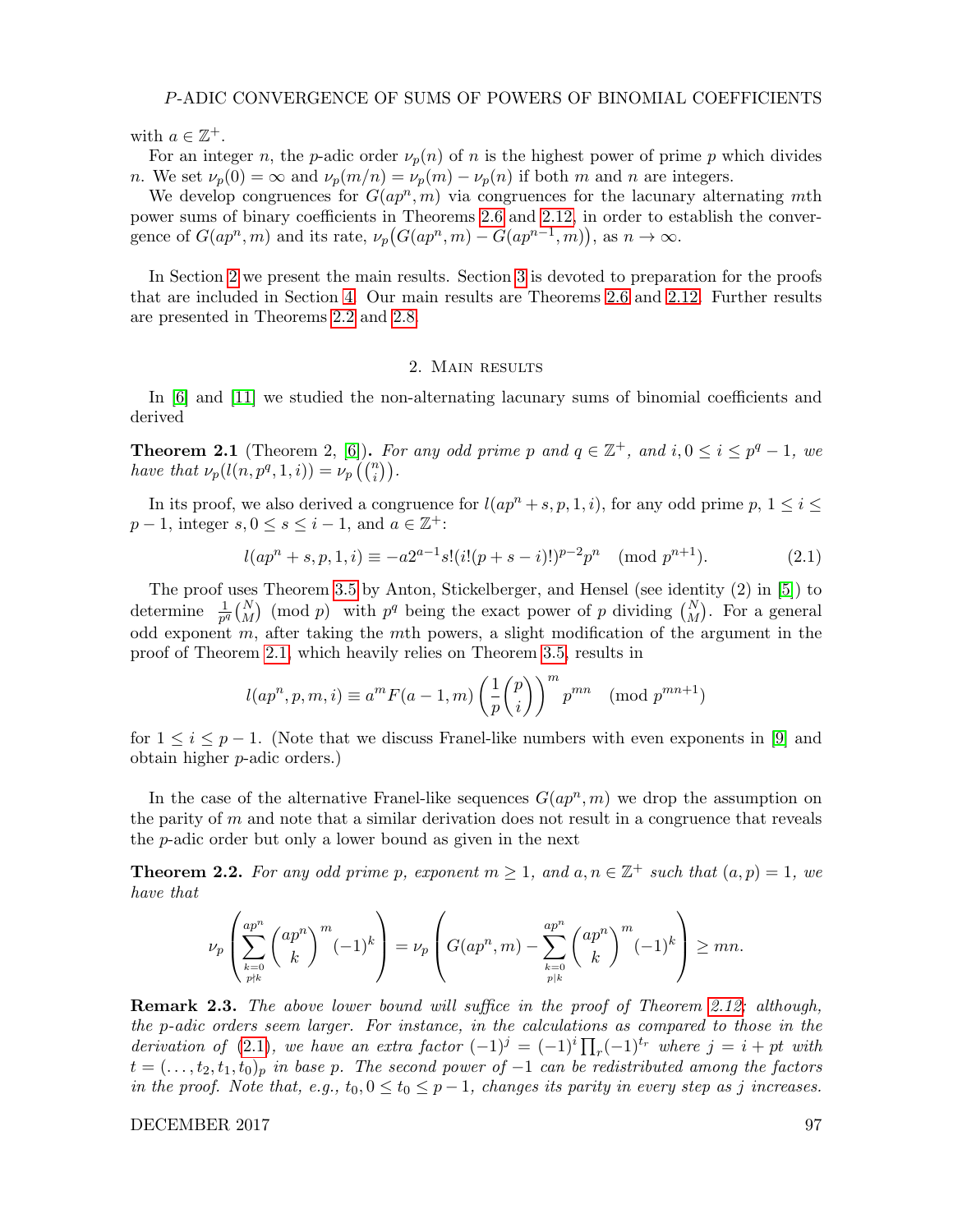We get  $\sum_{t_0=0}^{p-1} \binom{p-1}{t_0}$  $(t_0^{-1})^m(-1)^{t_0} \equiv \sum_{t_0=0}^{p-1}((-1)^{t_0})^m(-1)^{t_0} = \sum_{t_0=0}^{p-1} 1 \equiv 0 \pmod{p}$  if m is odd since  $\binom{p-1}{t_0}$  $(t_0^{-1}) \equiv (-1)^{t_0} \pmod{p}$  for  $0 \le t_0 \le p-1$ . It follows that

$$
l^*(ap^n, p, m, i) = \sum_{j \equiv i \pmod{p}}^{ap^n} {ap^n \choose j}^m (-1)^j \equiv 0 \pmod{p^{mn+1}};
$$

and thus, the p-adic order is at least  $mn + 1$ .

We introduce the following assumption under which the exact p-adic order can be determined.

<span id="page-2-1"></span>**Assumption 2.4.** For the odd prime p,  $m \geq 3$  and  $a \geq 2$  with  $(a, p) = 1$ , we assume that

$$
\nu_p \left( \sum_{j=1}^{a-1} a j (a-j) {a \choose j}^m (-1)^j \right) < m-2.
$$

Remark 2.5. We write

<span id="page-2-3"></span>
$$
A = \sum_{j=1}^{a-1} aj(a-j) \binom{a}{j}^m (-1)^j
$$
\n(2.2)

and observe that A can be rewritten as

$$
a^{2}(a-1)\sum_{j=1}^{a-1}\binom{a-2}{j-1}\binom{a}{j}^{m-1}(-1)^{j}.
$$

It follows that if  $a \equiv 1 \pmod{p^M}$  with  $M \geq m-2$  then Assumption [2.4](#page-2-1) cannot hold.

One of our main results is presented in the following theorem, which guarantees that the p-adic limit  $\lim_{n\to\infty} G(ap^n, m)$  exists.

<span id="page-2-0"></span>**Theorem 2.6.** For any odd prime p,  $a \in \mathbb{N}$ ,  $m \in \mathbb{Z}^+$ , and  $n \geq 2$ , we have  $G(ap^n, m) \equiv G(ap^{n-1}, m) \pmod{p^n}.$ 

Now we turn to the rate of p-adic convergence in Theorem [2.6,](#page-2-0) which is determined in Theorem [2.12.](#page-3-0) Let  $B_n, n \geq 0$ , be the *n*th Bernoulli number. We set

$$
C_p = \begin{cases} 45, & \text{if } p = 3, \\ -p^3 B_{p-3}/3, & \text{if } p \ge 5, \end{cases}
$$

which plays an important role in the Jacobstahl–Kazandzidis congruence, cf. Theorem [3.5.](#page-5-1)

<span id="page-2-2"></span>**Remark 2.7.** It is well known that  $\nu_p(B_n) \geq -1$  by the von Staudt–Clausen theorem. If  $\nu_p(B_{p-3}) \ge 1$  then the prime p is called a Wolstenholme prime, e.g.,  $p = 16843$  and 2124679. Note that  $\nu_3(C_3) = 2$ . For a prime  $p \geq 5$ , we have  $\nu_p(C_p) \geq 2$  while  $\nu_p(C_p) \geq 3$  if  $\nu_p(B_{p-3}) \geq 0$ , and  $\nu_p(C_p) \leq 3$  exactly if p is not a Wolstenholme prime.

We define

$$
e_n(a, p, m) = \nu_p \left( \sum_{k=0}^{ap^{n-1}} \left( \binom{ap^n}{kp}^m (-1)^{kp} - \binom{ap^{n-1}}{k}^m (-1)^k \right) \right)
$$

and obtain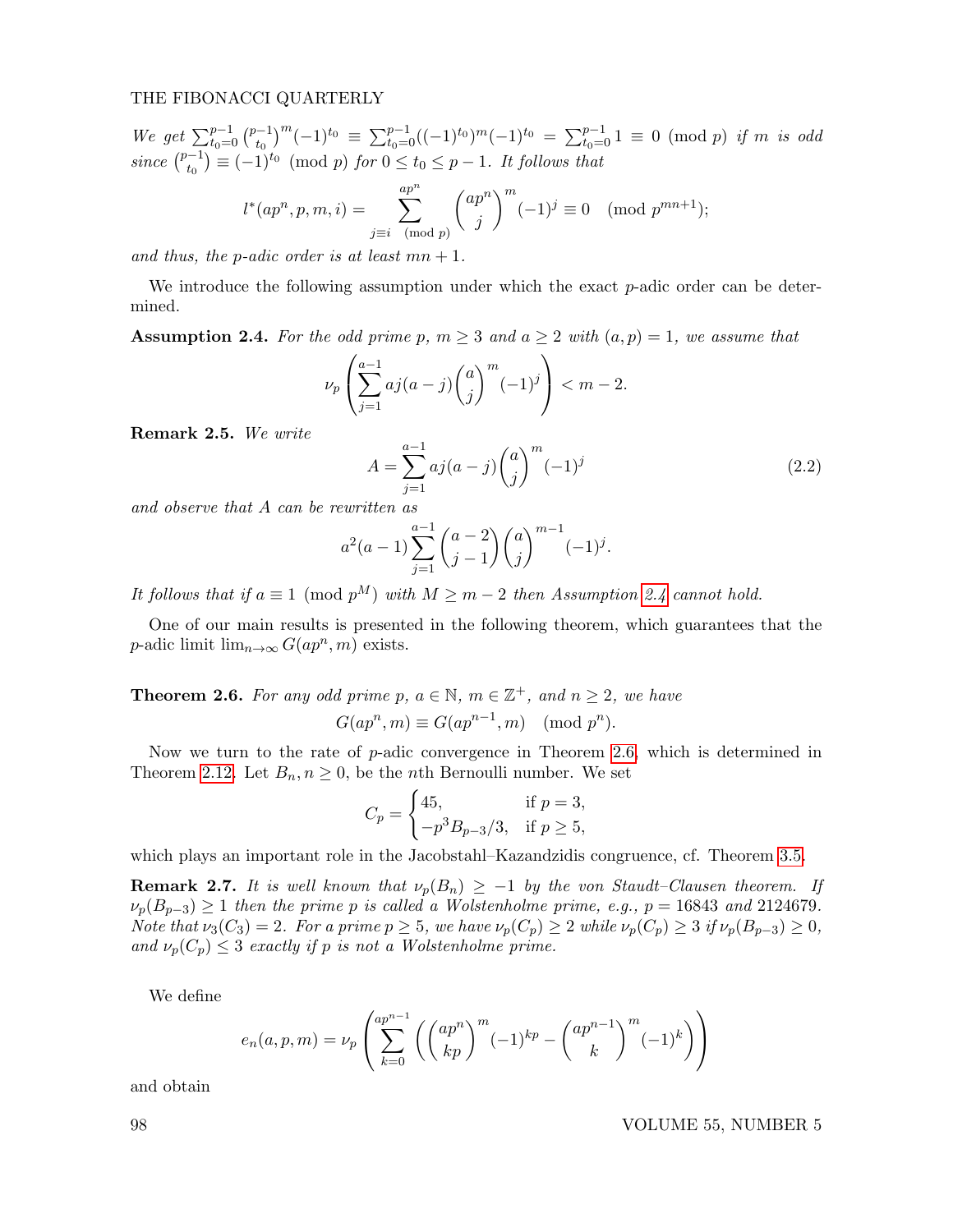<span id="page-3-1"></span>**Theorem 2.8.** For any odd prime p which is not a Wolstenholme prime, a even with  $(a, p) = 1$ , integers  $m \geq 4$  and  $n \geq 2$ , and under Assumption [2.4,](#page-2-1) we have that

$$
\sum_{k=0}^{ap^{n-1}} \left( \binom{ap^n}{kp}^m (-1)^{kp} - \binom{ap^{n-1}}{k}^m (-1)^k \right)
$$
  
\n
$$
\equiv p^{3n-3} a m C_p \sum_{j=1}^{a-1} j(a-j) \binom{a}{j}^m (-1)^j \pmod{p^{1+e_n(a,p,m)}},
$$

which already guarantees that  $e_n(a, p, m) \geq 3n - 1$ .

**Remark 2.9.** Note that for  $m \geq 0$  and odd integer  $a \geq 1$  the left hand side sum is simply 0 by

**Lemma 2.10** (Remark 2.2, [\[9\]](#page-8-5)). For any odd prime p, integer  $n \geq 1$ , exponent  $m \geq 0$ , and *odd integer*  $a \geq 1$ *, we have* 

$$
\sum_{k=0}^{ap^n} \binom{ap^n}{k}^m (-1)^k = \sum_{\substack{k=0 \ p|k}}^{ap^n} \binom{ap^n}{k}^m (-1)^k = 0.
$$

For  $m = 2$  and 3 we need

<span id="page-3-3"></span>**Lemma 2.11.** For  $n \geq 0$  even and  $m = 2$  or 3 we have

<span id="page-3-2"></span>
$$
\sum_{k=0}^{n} \binom{n}{k}^{m} (-1)^{k} = (-1)^{n/2} \binom{\frac{mn}{2}}{\frac{n}{2} \cdots \frac{n}{2}}
$$

where the last factor is a multinomial coefficient.

Finally, we state our main theorem on the rate of  $p$ -adic convergence.

<span id="page-3-0"></span>**Theorem 2.12.** Assume that p is an odd prime,  $a, m \in \mathbb{Z}^+$  with  $(a, p) = 1$ , and  $n \ge 2$ . We rewrite the difference

$$
G(ap^n, m) - G(ap^{n-1}, m)
$$
  
= 
$$
\sum_{k=0}^{ap^n} {ap^n \choose k}^m (-1)^k + \sum_{k=0}^{ap^{n-1}} \left( {ap^n \choose kp}^m (-1)^{kp} - {ap^{n-1} \choose k}^m (-1)^k \right).
$$
 (2.3)

If a is odd or  $m = 1$  then  $G(ap^n, m) = 0$ . For  $a \geq 2$  even we have the following cases. If  $m = 2$  then we obtain that

$$
G(ap^n, 2) - G(ap^{n-1}, 2) \equiv (-1)^{a/2} \frac{a^3}{4} C_p {a \choose \frac{a}{2}} p^{3n-3} \pmod{p^{3n-2+\nu_p(C_p)+\nu_p({a \choose a/2})}},
$$

and  $\nu_p(G(ap^n, 2) - G(ap^{n-1}, 2)) = 3n - 3 + \nu_p(C_p) + \nu_p(\binom{a}{p}$  $\binom{a}{a/2}$ ) if p is not a Wolstenholme prime.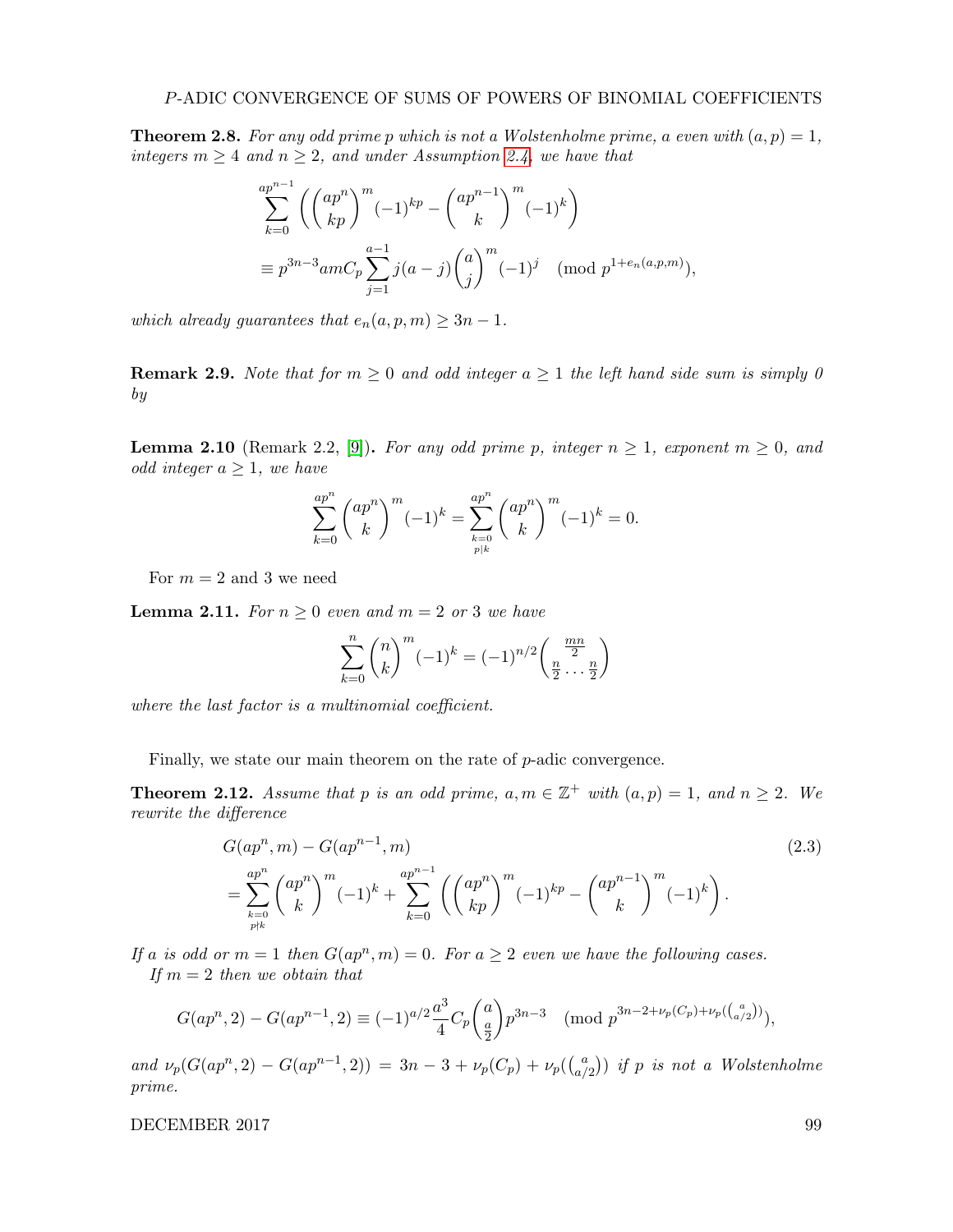If  $m = 3$  then we obtain that

$$
G(ap^n,3) - G(ap^{n-1},3)
$$
  
\n
$$
\equiv (-1)^{a/2}a^3C_p\binom{a}{\frac{a}{2}}\binom{\frac{3a}{2}}{\frac{a}{2}}p^{3n-3} \pmod{p^{3n-2+\nu_p(C_p)+\nu_p(\binom{a}{a/2})\binom{3a/2}{a/2})}},
$$

and  $\nu_p(G(ap^n,3) - G(ap^{n-1},3)) = 3n-3 + \nu_p(C_p) + \nu_p(\binom{a}{a}$  $\binom{a}{a/2}\binom{3a/2}{a/2}$  if p is not a Wolstenholme prime.

If  $a \geq 2$ ,  $m \geq 4$ , and Assumption [2.4](#page-2-1) is satisfied then the first sum's p-adic order is at least mn and it is bigger than that of the second sum, which is at most  $3n-3+\nu_p(mC_p)+m-3\leq$  $3n + \nu_p(m) + m - 3$  if p is not a Wolstenholme prime. We have that

$$
G(ap^n, m) - G(ap^{n-1}, m) \equiv p^{3n-3}amC_p \sum_{j=1}^{a-1} j(a-j) {a \choose j}^m (-1)^j \pmod{p^{1+e_n(a,p,m)}}.
$$

**Remark 2.13.** If  $m = 1$  then for any  $1 \leq i \leq p-1$ , according to an application of Theorem 3 in [\[4\]](#page-8-6), we obtain

$$
D = D_i = \sum_{\substack{k=0 \ k \equiv i \pmod{p}}}^{\frac{ap^n}{k}} {\binom{ap^n}{k}} (-1)^k \equiv (-1)^{\frac{ap^n}{p-1} - 1} p^{\frac{ap^n}{p-1} - 1} \pmod{p^{\frac{ap^n}{p-1}}}
$$

if  $p-1$ |a (and thus, a is even), and  $\nu_p(D) \geq \lfloor \frac{ap^n}{p-1} \rfloor$ , otherwise. In these cases D has a surprisingly high p-adic order.

Since  $G(ap^n, 1) = 0$  for  $n \ge 0$ , then after summation for  $i = 1, 2, ..., p-1$ , and by [\(2.3\)](#page-3-2) we get that

$$
\sum_{k=0}^{ap^n} \binom{ap^n}{k} (-1)^k = -\sum_{k=0}^{ap^{n-1}} \left( \binom{ap^n}{kp} (-1)^k - \binom{ap^{n-1}}{k} (-1)^k \right)
$$

$$
\equiv (-1)^{\frac{ap^n}{p-1}} p^{\frac{ap^n}{p-1} - 1} \pmod{p^{\frac{ap^n}{p-1}}}
$$

<span id="page-4-0"></span>if  $p-1|a$ .

#### 3. Preparation

The following four theorems comprise the basic facts regarding divisibility and congruence properties of the binomial coefficients. We assume that  $0 \leq k \leq n$ .

**Theorem 3.1** (Kummer, 1852). The power of a prime p that divides the binomial coefficient  $\binom{n}{k}$  $\binom{n}{k}$  is given by the number of carries when we add k and  $n-k$  in base  $p$ .

From now on M and N will denote integers such that  $0 \leq M \leq N$ .

**Theorem 3.2** (Lucas, 1877). Let  $N = (n_d, ..., n_1, n_0)_p = n_0 + n_1p + ... + n_d p^d$  and  $M =$  $m_0 + m_1 p + \cdots + m_d p^d$  with  $0 \leq n_i, m_i \leq p-1$  for each i, be the base p representations of N and M, respectively. Then

$$
\binom{N}{M} \equiv \binom{n_0}{m_0} \binom{n_1}{m_1} \cdots \binom{n_d}{m_d} \pmod{p}.
$$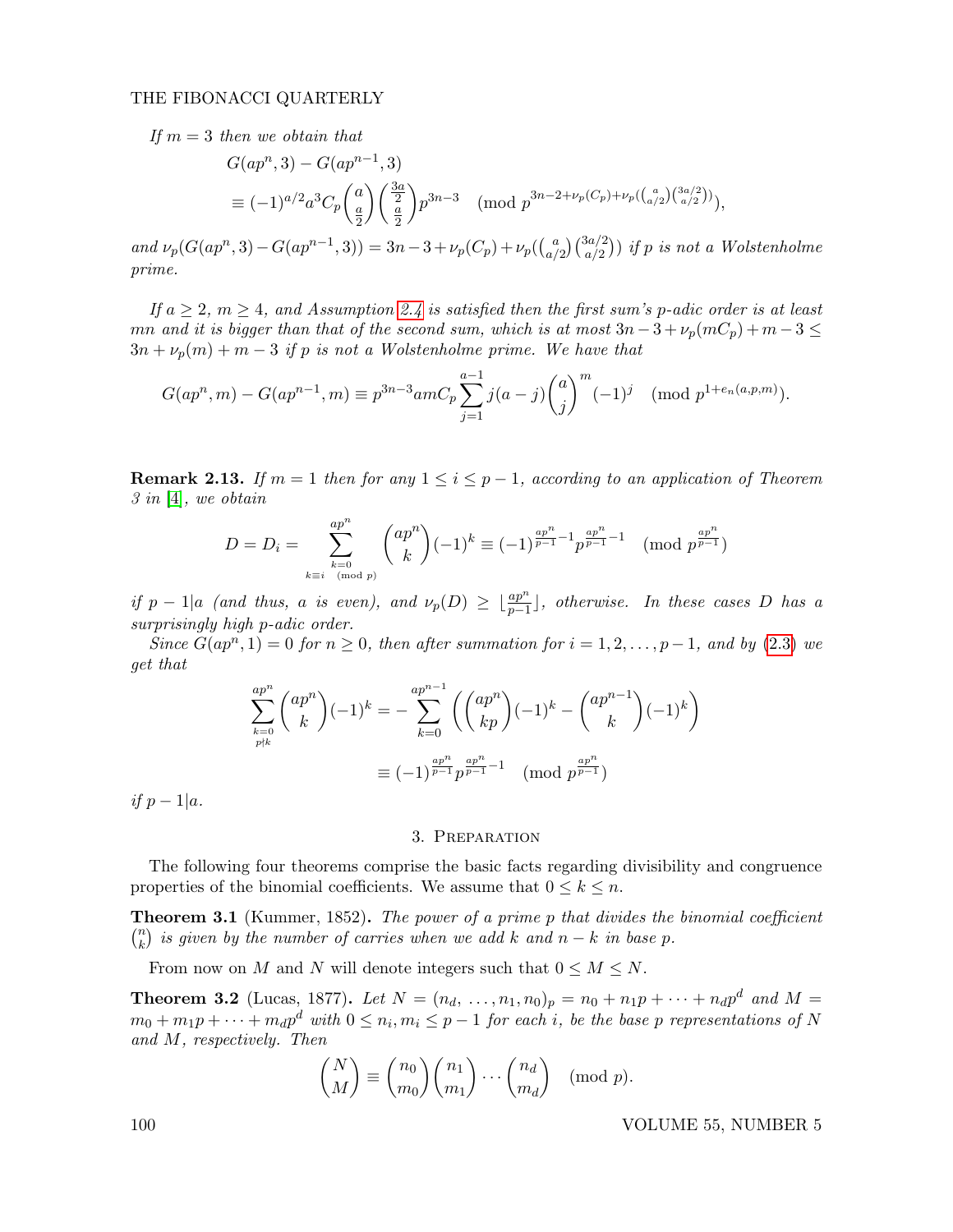#### P-ADIC CONVERGENCE OF SUMS OF POWERS OF BINOMIAL COEFFICIENTS

Lucas' theorem is further extended in

<span id="page-5-2"></span>**Theorem 3.3** (Anton, 1869, Stickelberger, 1890, Hensel, 1902). Let  $N = (n_d, ..., n_1, n_0)_p =$  $n_0 + n_1 p + \dots + n_d p^d, M = m_0 + m_1 p + \dots + m_d p^d$  and  $R = N - M = r_0 + r_1 p + \dots + r_d p^d$ with  $0 \leq n_i, m_i, r_i \leq p-1$  for each i, be the base p representations of N, M, and  $R = N - M$ , respectively. Then with  $q = \nu_p({N \choose M}),$ 

$$
(-1)^q \frac{1}{p^q} {N \choose M} \equiv \left(\frac{n_0!}{m_0! r_0!}\right) \left(\frac{n_1!}{m_1! r_1!}\right) \cdots \left(\frac{n_d!}{m_d! r_d!}\right) \pmod{p}.
$$

Davis and Webb (1990) and Granville (1995) have independently generalized Lucas' theorem and its extension Theorem [3.3](#page-5-2) to prime power moduli. Their theorem implies the following congruence in

Corollary 3.4. [\[1,](#page-8-7) Corollary 2.35]

<span id="page-5-3"></span>
$$
\begin{pmatrix} ap^r \ bp^s \end{pmatrix} \equiv \begin{pmatrix} ap^{r-1} \ bp^{s-1} \end{pmatrix} \pmod{p^{\epsilon_0+q}}
$$
\n(3.1)

with  $a, b, q, r, s \in \mathbb{Z}^+$ ,  $(a, p) = (b, p) = 1$ ,  $r \ge q$ ,  $s \ge q$ ,  $\epsilon_0 \le \nu_p(\binom{ap^r}{bp^s})$  and  $r, s \ge 1$ .

It follows that for  $0 \leq k \leq ap^{n-1}$ , we have that  $\binom{ap^n}{kp} \equiv \binom{ap^{n-1}}{k}$  $\binom{n-1}{k}$  (mod p). Note that it can be further improved by an application of Theorem [3.5](#page-5-1) although [\(3.1\)](#page-5-3) suffices in the proof of Theorem [2.6.](#page-2-0)

We also use

<span id="page-5-1"></span>**Theorem 3.5** (Jacobstahl–Kazandzidis congruence, cf. Corollary 11.6.22, [\[2\]](#page-8-8)). Let M and N such that  $0 \leq M \leq N$  and p prime. We have

$$
\binom{pN}{pM} \equiv \begin{cases} \left(1 - \frac{B_{p-3}}{3} p^3 N M (N-M)\right) {N \choose M} & (\text{mod } p^4 N M (N-M) {N \choose M}), & \text{if } p \ge 5, \\ (1 + 45 N M (N-M)) {N \choose M} & (\text{mod } p^4 N M (N-M) {N \choose M}), & \text{if } p = 3, \\ (-1)^{M(N-M)} P(N,M) {N \choose M} & (\text{mod } p^4 N M (N-M) {N \choose M}), & \text{if } p = 2, \end{cases}
$$

where  $P(N, M) = 1 + 6NM(N - M) - 4NM(N - M)(N^2 - NM + M^2) + 2(NM(N - M))^2$ and  $B_n$  stands for the nth Bernoulli number.

#### 4. Proofs

<span id="page-5-0"></span>*Proof of Theorem [2.6.](#page-2-0)* By congruence [\(3.1\)](#page-5-3) and  $n \ge 2$ , we obtain that for all  $a, s \in \mathbb{Z}^+, n \ge s$ , and  $(j, p) = 1$ 

$$
\binom{ap^n}{jp^s}(-1)^{jp^s} \equiv \binom{ap^{n-1}}{jp^{s-1}}(-1)^{jp^{s-1}} \pmod{p^n}
$$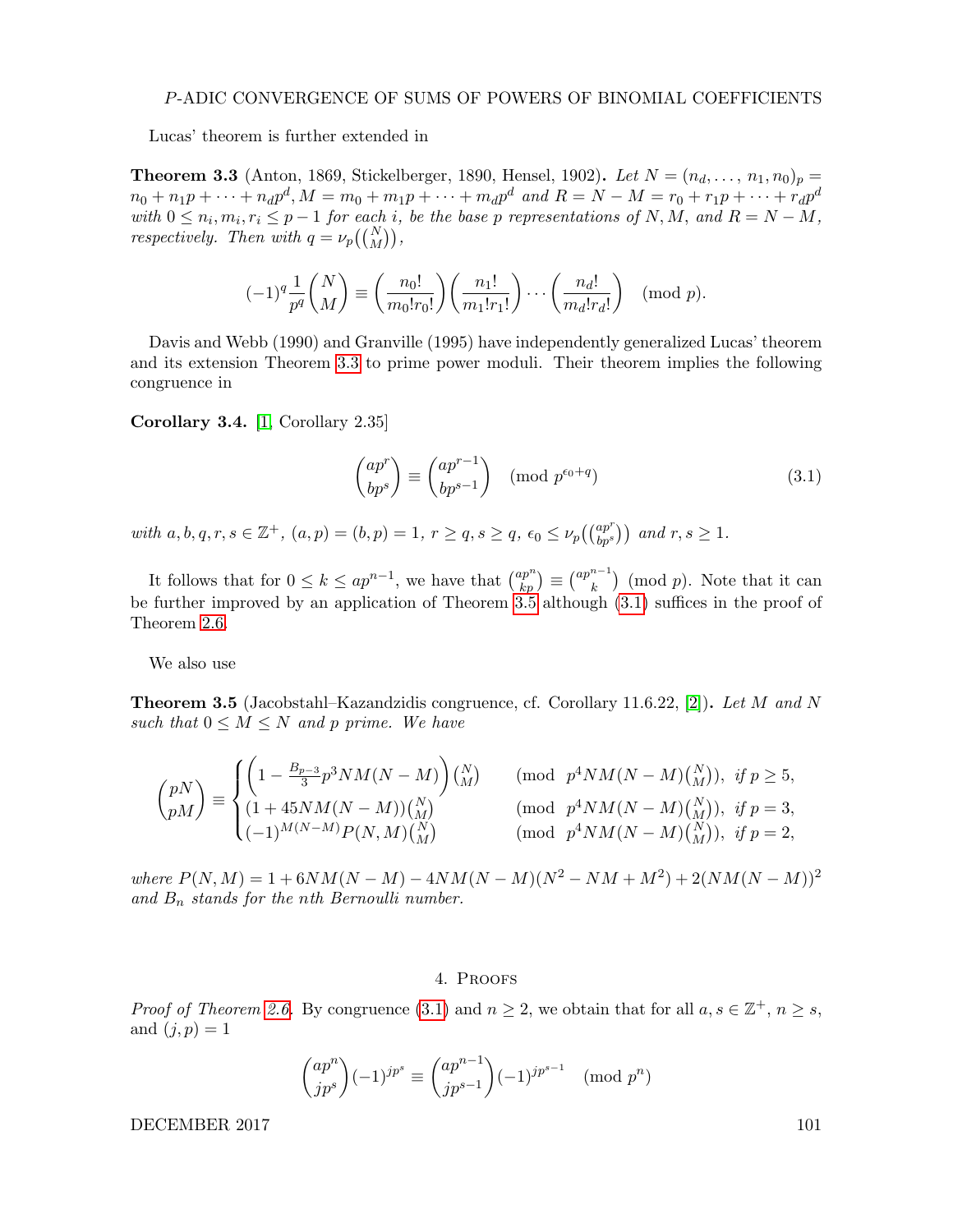since we can set  $\epsilon_0 = \nu_p \left( \frac{ap^n}{i p^s} \right)$  $\binom{ap^n}{jp^s}$   $\geq n-s$  and  $q=s$ . Summing up for  $s=1,2,\ldots,n$  and applying Theorem [2.2,](#page-1-1) it follows that

$$
G(ap^n, m) \equiv \sum_{j=0}^{ap^{n-1}} \binom{ap^n}{jp}^m (-1)^{jp} = \sum_{s=1}^n \left( \sum_{\substack{j=0 \ j\neq j}}^{ap^{n-s}} \binom{ap^n}{jp^s}^m (-1)^{jp^s} \right)
$$
  

$$
\equiv \sum_{s=1}^n \left( \sum_{\substack{j=0 \ j\neq j}}^{ap^{n-s}} \binom{ap^{n-1}}{jp^{s-1}}^m (-1)^{jp^{s-1}} \right)
$$
  

$$
= \sum_{j=0}^{ap^{n-2}} \binom{ap^{n-1}}{jp}^m (-1)^{jp}
$$
  

$$
\equiv G(ap^{n-1}, m) \pmod{p^n}.
$$

*Proof of Theorem [2.8.](#page-3-1)* We can leave out terms with  $k = 0$  and  $ap^{n-1}$ . We apply Theorem [3.5](#page-5-1) with  $N = ap^{n-1}$  and  $M = k$ , and deduce from

$$
\binom{pN}{pM} \equiv \binom{N}{M} + C_p NM(N-M) \binom{N}{M} \pmod{p^4 NM(N-M) \binom{N}{M}}
$$

that

$$
\binom{pN}{pM}^m \equiv \binom{N}{M}^m + mC_pNM(N-M)\binom{N}{M}^m \pmod{mp^4NM(N-M)\binom{N}{M}^m}
$$

and thus,

<span id="page-6-1"></span>
$$
\begin{aligned}\n\left(\begin{array}{c}\npN\\pM\end{array}\right)^m (-1)^{pM} - \left(\begin{array}{c}\nN\\M\end{array}\right)^m (-1)^M \\
\equiv mC_pNM(N-M)\binom{N}{M}^m (-1)^M \pmod{mp^4NM(N-M)\binom{N}{M}^m}\n\end{aligned} \tag{4.1}
$$

by binomial expansion. This yields that

$$
B = \nu_p \left( \binom{ap^n}{kp}^m (-1)^{kp} - \binom{ap^{n-1}}{k}^m (-1)^k \right) = \nu_p(mC_p) + n - 1 + \nu_p(k) \tag{4.2}
$$

$$
+ \nu_p(ap^{n-1} - k) + m\nu_p \left( \binom{ap^{n-1}}{k} \right)
$$

for  $1 \leq k \leq ap^{n-1}-1$  if  $\nu_p(C_p) \leq 3$  (otherwise, after replacing  $\nu_p(C_p)$  with 2, we have only a lower bound on the p-adic order of the difference on the left hand side since  $\nu_p(C_p) \geq 2$  by Remark [2.7\)](#page-2-2).

If  $a \geq 2$ ,  $(a, p) = 1$ , and  $m \geq 4$  then we have three cases according to  $\nu_p(k)$ . In each case we find a lower bound on the expression in [\(4.2\)](#page-6-0).

First we assume that  $\nu_p(k) = n-1$ . We have that  $k = pp^{n-1}$  with some j so that  $1 \leq j \leq a-1$ and  $(j, p) = 1$ . The combined contribution of these terms to the right hand side of [\(4.1\)](#page-6-1) is

<span id="page-6-0"></span>
$$
p^{3n-3}mC_p \sum_{\substack{j=1 \ (j,p)=1}}^{a-1} aj(a-j) {a \choose j}^m (-1)^j \pmod{p^{1+e_n(a,p,m)}}.
$$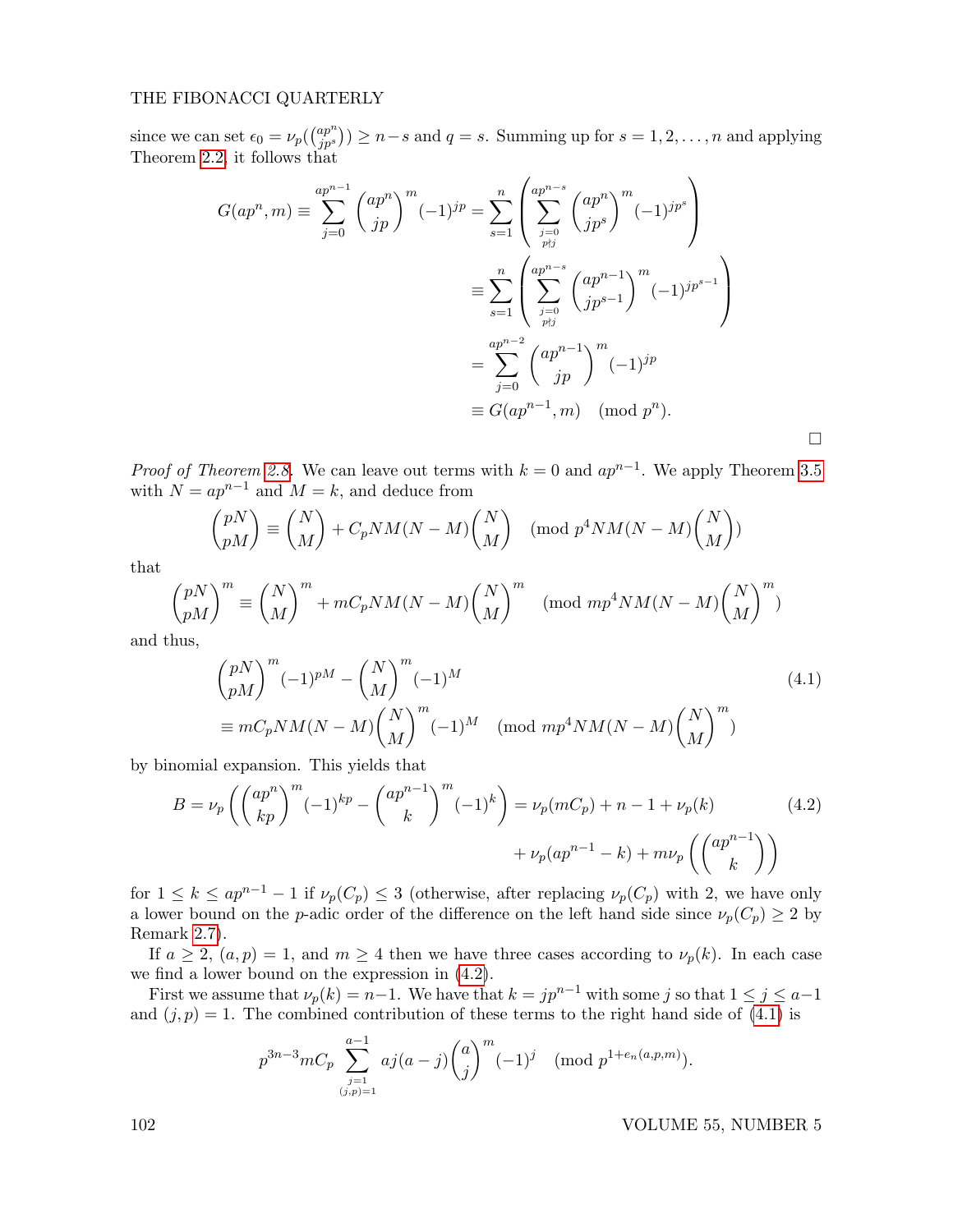If  $\nu_p(k) \ge n$ , i.e.,  $k = jp^{n-1}$  with  $(j, p) > 1$ , then  $B \ge \nu_p(mC_p) + n - 1 + n + n - 1 =$  $\nu_p(mC_p) + 3(n-1) + 1$ , so we can include these terms even if it is unnecessary.

In the remaining case we have  $\nu_p(k) < n-1$  and therefore,  $B \ge \nu_p(mC_p) + (m+1)(n-1) (m-2)\nu_p(k) > \nu_p(mC_p) + 3(n-1)$ . These terms can still contribute to the congruence if the terms with  $\nu_p(k) \geq n-1$  result in a sum which is divisible with p, however, Assumption [2.4](#page-2-1) helps in eliminating the terms with  $\nu_p(k) < n-1$ . In fact, let us assume that in fact,  $\nu_p(k) = n - 1 - t$  with  $t \in \mathbb{Z}^+$ . Then  $B \ge \nu_p(mC_p) + (m+1)(n-1) - (m-2)(n-1-1)$  $t) = \nu_p(mC_p) + 3(n-1) + (m-2)t$ . If Assumption [2.4](#page-2-1) is satisfied then by [\(2.2\)](#page-2-3) we have  $B > \nu_p(mC_p) + 3(n-1) + \nu_p(A)$  since  $t \ge 1$  and  $m-2 > \nu_p(A)$ ; thus, these terms can be ignored. □

*Proof of Lemma [2.11.](#page-3-3)* If  $m = 2$  then we consider  $(1-x)^n(1+x)^n$  and find the coefficient of the middle term with  $x^n$ . The identity with  $m = 3$  is called Dixon's identity (and it can be proven, for example, by the Zeilberger–Wilf algorithm).  $\Box$ 

Proof of Theorem [2.12.](#page-3-0) If a is odd then clearly,

$$
{\binom{ap^n}{k}}^m (-1)^k = -{\binom{ap^n}{ap^n - k}}^m (-1)^{ap^n - k},
$$

therefore, the terms of the sum in  $G(ap^n, m)$  cancel each other in pairs. If  $m = 1$  then  $\sum_{k=0}^{ap^n} \binom{ap^n}{k}$  $\binom{p^n}{k}(-1)^k = (1-1)^{ap^n} = 0$  by binomial expansion.

From now on we deal only with even integers  $a \geq 2$ . If  $m = 2$  then

$$
G(ap^n,2)=(-1)^{a/2}\binom{ap^n}{\frac{ap^n}{2}}
$$

by Lemma [2.11.](#page-3-3) In general, the p-adic analysis of the difference of central binomial coefficients given by Theorem 2.1 in [\[7\]](#page-8-9) provides the result. To handle both cases with  $m = 2$  and 3 in a similar fashion, we use Lemma [2.11](#page-3-3) and then repeatedly apply the Jacobstahl–Kazandzidis congruences, cf. Theorem [3.5,](#page-5-1) first with  $d = a/2$ ,  $N = 2dp^{n-1}$  and  $M = dp^{n-1}$ . In fact, if  $m = 2$  then we obtain that

$$
G(ap^n, 2) - G(ap^{n-1}, 2) \equiv (-1)^{a/2} \frac{a^3}{4} C_p \binom{a}{\frac{a}{2}} p^{3n-3} \pmod{p^{3n-2+\nu_p(C_p)+\nu_p(\binom{a}{a/2})}}.
$$

The second application concerns the setting  $N = 3dp^{n-1}$  and the above M. If  $m = 3$  then we obtain that

$$
G(ap^n,3) - G(ap^{n-1},3)
$$
  
\n
$$
\equiv (-1)^{a/2} a^3 C_p \binom{a}{\frac{a}{2}} \binom{\frac{3a}{2}}{\frac{a}{2}} p^{3n-3} \pmod{p^{3n-2+\nu_p(C_p)+\nu_p(\binom{a}{a/2})(\binom{3a/2}{a/2})}}.
$$

If  $m \geq 4$  then we evaluate the two sums in [\(2.3\)](#page-3-2). The p-adic order of the first sum on the right hand side is at least mn by Theorem [2.2.](#page-1-1)

The second sum in [\(2.3\)](#page-3-2) needs a more refined approach. From the second sum we can leave out the terms with  $k = 0$  and  $ap^{n-1}$  again, and then it can be evaluated via the Jacobstahl– Kazandzidis congruence, and we complete the proof by invoking Theorem [2.8.](#page-3-1)

Note that if  $a \geq 2$ ,  $(a, p) = 1$ ,  $m \geq 4$ ,  $n \geq 2$ , and p is not a Wolstenholme prime, then under Assumption [2.4](#page-2-1) we have that  $mn > 3n + \nu_p(m) + m - 3 \ge 3n - 3 + \nu_p(mC_p) + m - 3 \ge$  $3n-3+\nu_p(mC_p)+\nu_p(A)$  by [\(2.2\)](#page-2-3). Indeed, the first inequality follows from the fact that  $(m-3)(n-1) > \nu_p(m)$  since  $n \geq 2 > \nu_p(m)/(m-3) + 1$ .